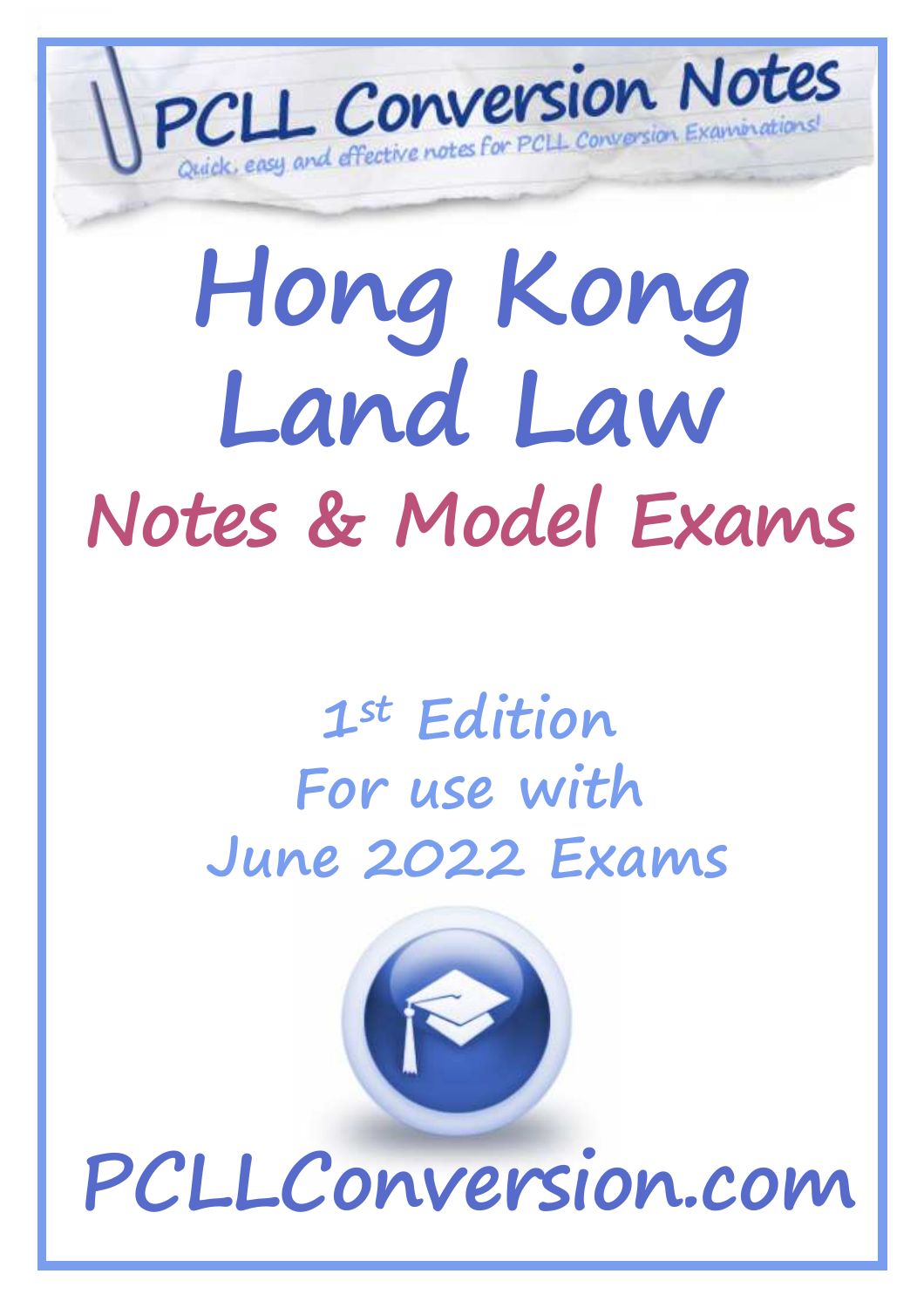

# **TABLE OF CONTENTS**

|                | ii.                                     |    |
|----------------|-----------------------------------------|----|
| $B_{\cdot}$    |                                         |    |
|                | İ.                                      |    |
|                | ii.                                     |    |
|                | iii.                                    |    |
|                | 1)                                      |    |
|                | 2)                                      |    |
|                | iv.                                     |    |
|                | 1)                                      |    |
|                | 2)                                      |    |
|                | 3)                                      |    |
|                | 4)                                      |    |
| $\mathsf{C}$ . |                                         |    |
|                | L.                                      |    |
|                | н.                                      |    |
|                | iii.                                    |    |
|                | iv.                                     |    |
|                | V.                                      |    |
|                |                                         |    |
|                | i.                                      |    |
|                | ii.                                     |    |
|                | iii.                                    |    |
|                | iv.                                     |    |
| Е.             |                                         |    |
|                | i.                                      |    |
|                | ii.                                     |    |
|                | 1) In performance of concluded contract | 10 |
|                | (2)                                     |    |
|                | 3)                                      |    |
|                | 4)                                      |    |
| E.             |                                         |    |
|                |                                         |    |
|                | н.                                      |    |
|                | III.                                    |    |
|                |                                         |    |
|                |                                         |    |
|                |                                         |    |
|                |                                         |    |
|                | н.                                      |    |
| В.             |                                         |    |
|                | ı.                                      |    |
|                | ii.                                     |    |
|                | 1)                                      |    |
|                | iii.                                    |    |
|                | 1)                                      |    |
|                | IV.                                     |    |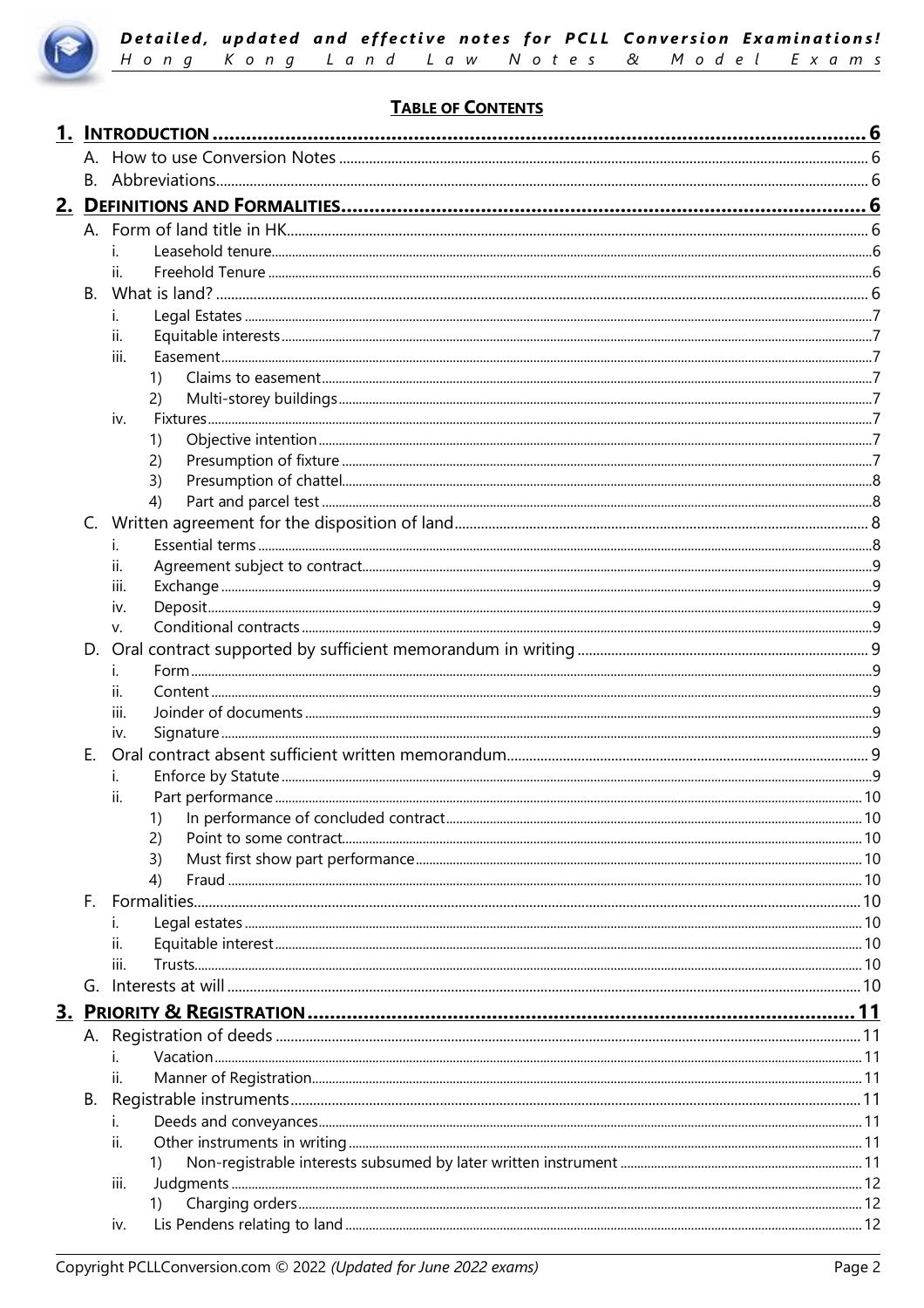

|              | 1)        |  |
|--------------|-----------|--|
|              |           |  |
|              | ı.        |  |
|              | ii.       |  |
|              | iii.      |  |
| D.           |           |  |
|              |           |  |
|              | ii.       |  |
| $E_{\rm{r}}$ |           |  |
|              | Ť.        |  |
|              | ii.       |  |
| F.           |           |  |
|              |           |  |
| H.           |           |  |
|              | i.        |  |
|              | ii.       |  |
|              | iii.      |  |
|              | 1)        |  |
|              | 2)        |  |
|              | 3)        |  |
|              | 4)        |  |
| I.           |           |  |
|              | i.        |  |
|              | ii.       |  |
|              | III.      |  |
|              | iv.       |  |
|              |           |  |
|              |           |  |
|              |           |  |
|              |           |  |
|              |           |  |
|              |           |  |
|              | ii.       |  |
|              | iii.      |  |
|              | IV.       |  |
|              | v.        |  |
|              | vi.       |  |
|              | VII.      |  |
|              | viii.     |  |
|              | ix.       |  |
|              |           |  |
|              |           |  |
|              |           |  |
|              | i.        |  |
|              | ii.       |  |
|              | iii.      |  |
|              | iv.       |  |
|              | V.        |  |
| B.           |           |  |
|              | ı.        |  |
|              | ii.       |  |
|              | iii.      |  |
|              | 1)        |  |
|              | 2)        |  |
|              | 3)        |  |
|              | 4)<br>iv. |  |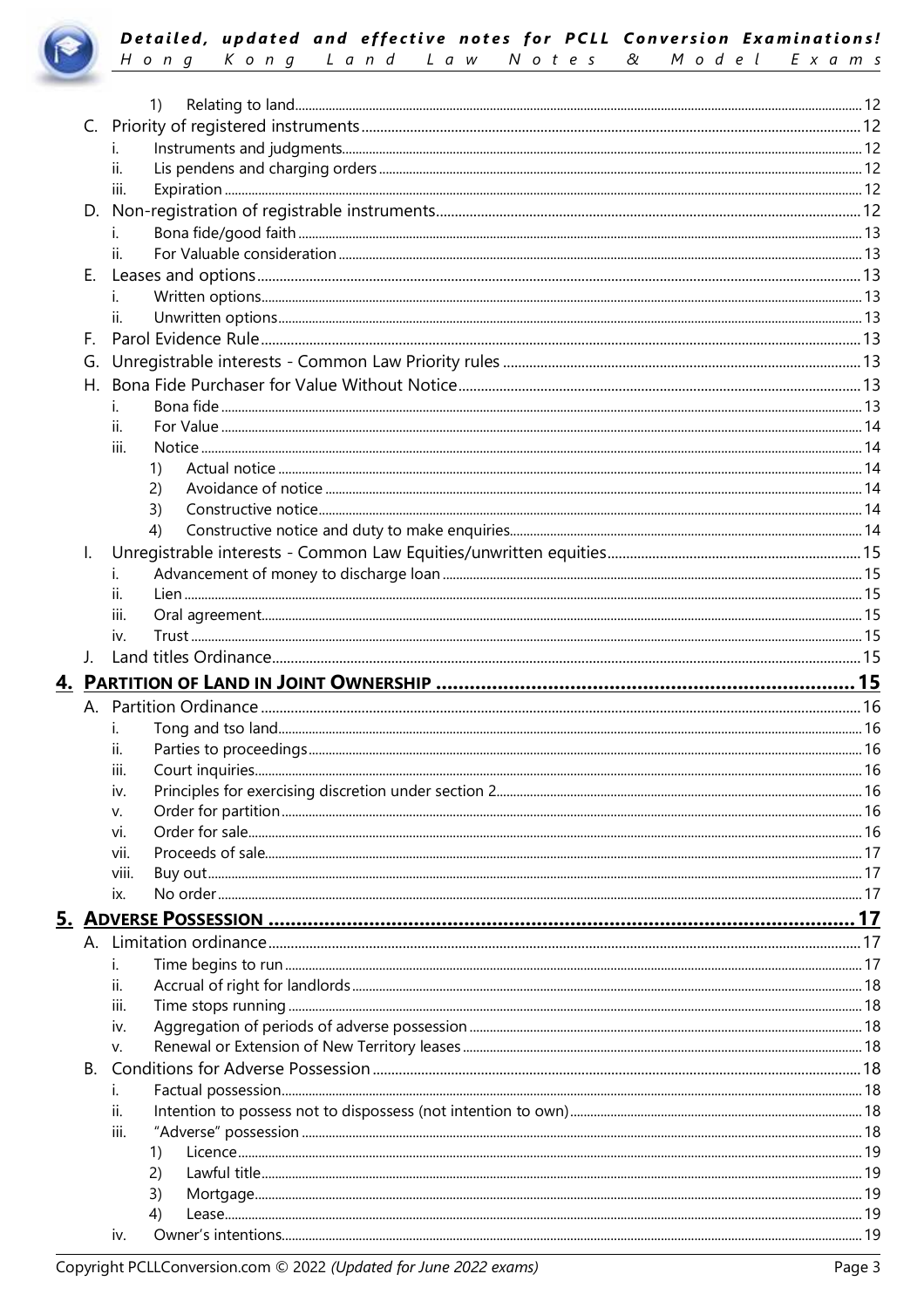

|    | ii.                                                                |  |
|----|--------------------------------------------------------------------|--|
|    |                                                                    |  |
|    |                                                                    |  |
|    |                                                                    |  |
|    | i.                                                                 |  |
|    | II.                                                                |  |
|    | iii.                                                               |  |
| В. |                                                                    |  |
|    | i.                                                                 |  |
|    | ii.                                                                |  |
|    | iii.                                                               |  |
| C. |                                                                    |  |
|    |                                                                    |  |
|    |                                                                    |  |
|    | İ.<br>ii.                                                          |  |
|    | 1)                                                                 |  |
|    | iii.                                                               |  |
|    |                                                                    |  |
|    | i.                                                                 |  |
|    | ii.                                                                |  |
|    | 1)                                                                 |  |
| F. |                                                                    |  |
|    | i.                                                                 |  |
|    | ii.                                                                |  |
|    | 1)                                                                 |  |
|    | 2)                                                                 |  |
|    | 3)                                                                 |  |
| G. |                                                                    |  |
|    | İ.                                                                 |  |
|    | ii.                                                                |  |
|    |                                                                    |  |
|    |                                                                    |  |
|    | н.                                                                 |  |
|    | 1)                                                                 |  |
|    | iii.                                                               |  |
|    | iv.                                                                |  |
|    |                                                                    |  |
|    | i.                                                                 |  |
|    | ii.                                                                |  |
|    | 1)                                                                 |  |
|    | 2)                                                                 |  |
|    | 7. THE SYSTEM OF MULTI-UNIT DEVELOPMENT OWNERSHIP IN HONG KONG  25 |  |
|    |                                                                    |  |
|    | Ť.                                                                 |  |
|    |                                                                    |  |
| В. |                                                                    |  |
|    | İ.<br>ii.                                                          |  |
|    |                                                                    |  |
|    | 1)                                                                 |  |
|    | (2)                                                                |  |
|    |                                                                    |  |
|    | İ.<br>ii.                                                          |  |
|    |                                                                    |  |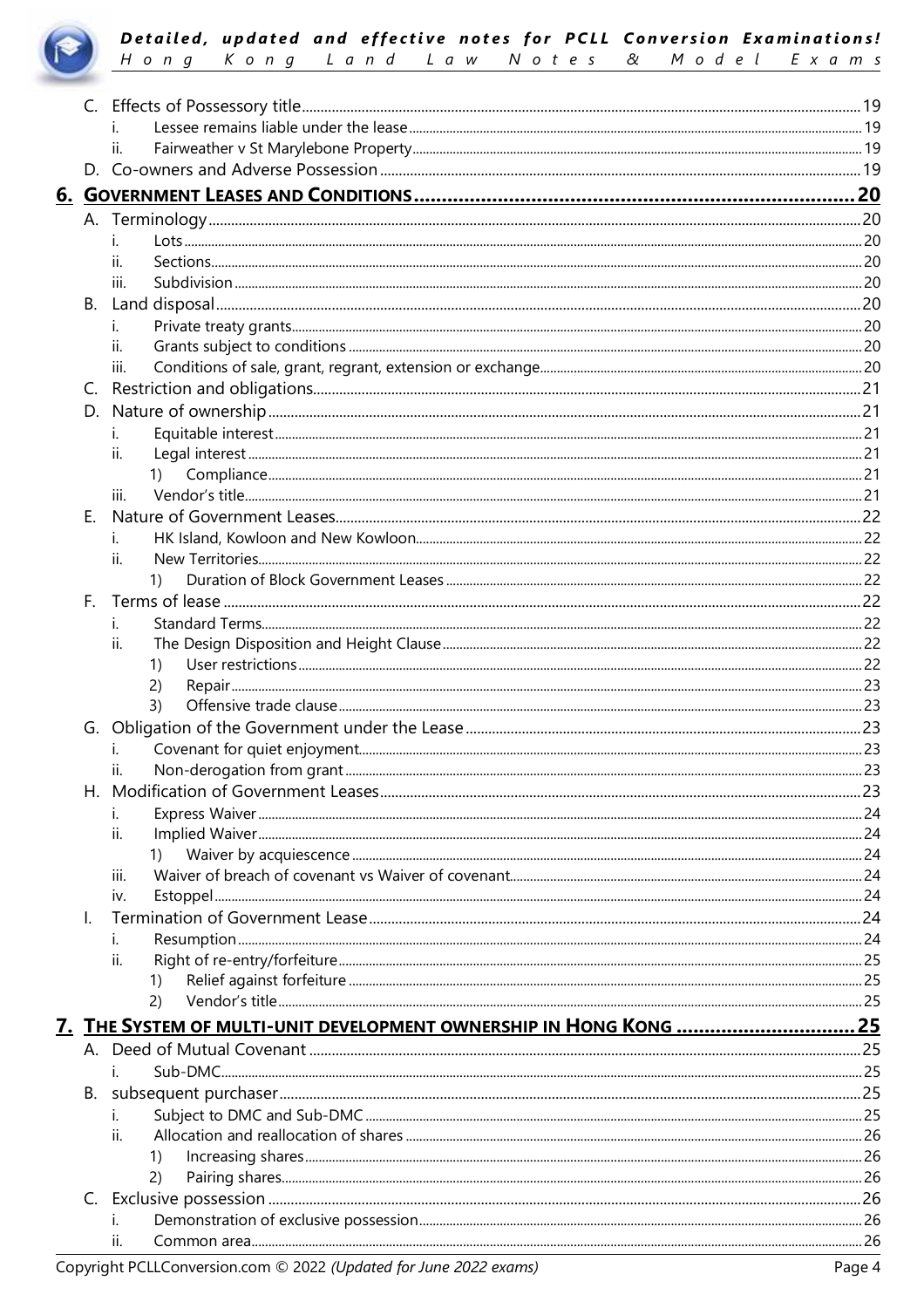

|    | ii.        |    |
|----|------------|----|
| E. |            |    |
|    | i.         |    |
|    | ii.        |    |
|    | iii.       |    |
|    | 1)         |    |
|    | 2)         |    |
|    | iv.        |    |
|    | V.         |    |
|    | 1)         |    |
|    | 2)         |    |
|    | VI.        |    |
|    | 1)         |    |
|    | vii.       |    |
|    | 1)         |    |
|    | (2)        |    |
|    | viii.      |    |
| E. |            |    |
|    | i.         |    |
|    | ii.        |    |
|    | 1)         |    |
|    | 2)         |    |
|    | iii.       |    |
|    |            |    |
|    |            |    |
| В. |            |    |
|    |            |    |
|    | i.         |    |
|    | ii.        |    |
|    |            |    |
|    | Alienation | 30 |
|    | 1)         |    |
|    | 2)         |    |
|    | ii.        |    |
| E. |            |    |
|    |            |    |
|    |            |    |
| В. |            |    |
|    |            |    |
|    |            |    |
|    | н.         |    |
|    |            |    |
|    |            |    |
|    | Ħ.         |    |
| Е. |            |    |
|    |            |    |
|    | Ħ.         |    |
|    | iii.       |    |
| F. |            |    |
|    | Ι.         |    |
|    | ii.        |    |
|    |            |    |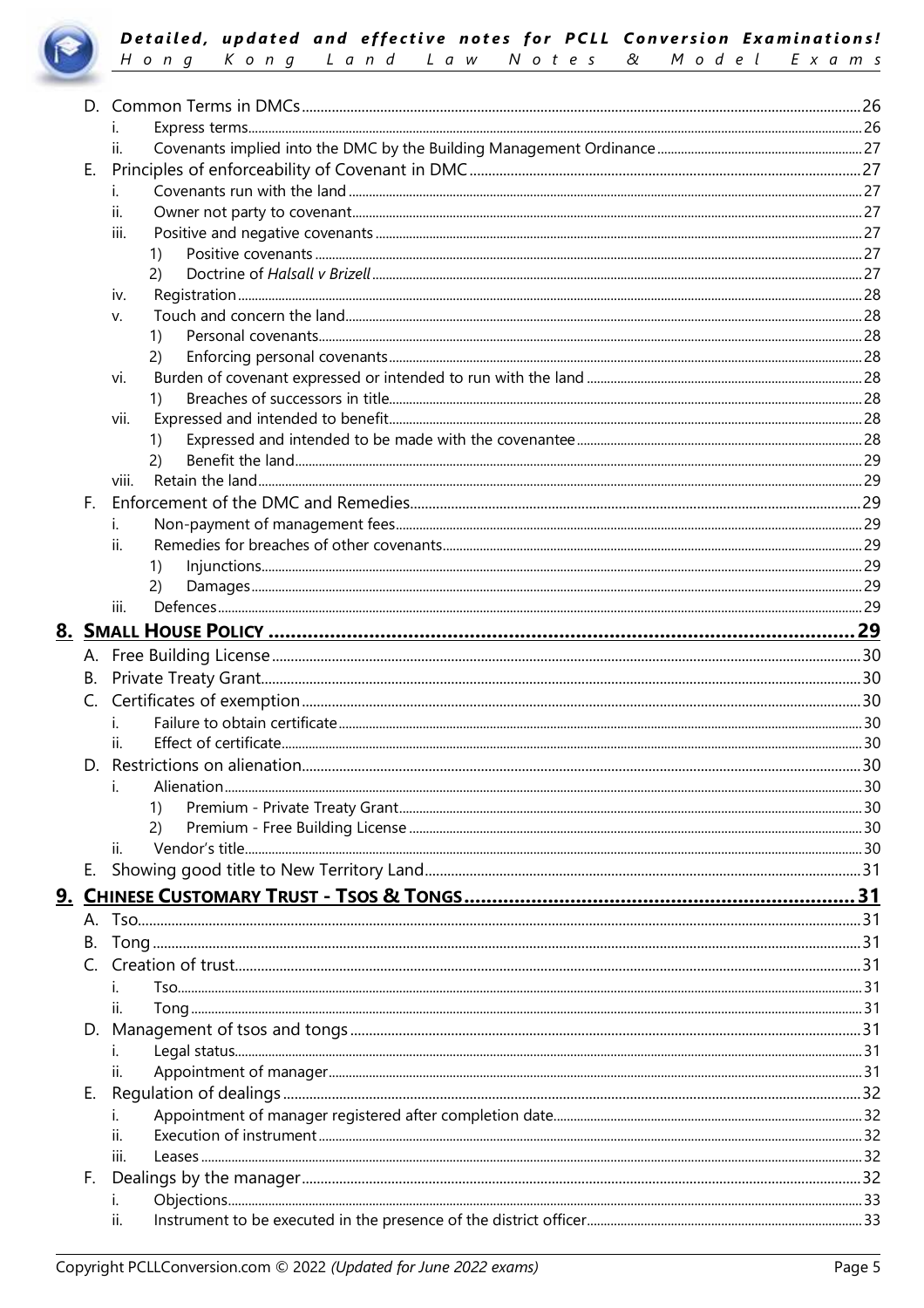

| l and. |  |
|--------|--|
|        |  |
|        |  |
|        |  |

# **1. INTRODUCTION**

### **A. HOW TO USE CONVERSION NOTES**

The Hong Kong Land Law Notes are formatted into a step-by-step guide, which you can use as a checklist in your exams to ensure that every element of the exam question is answered. You may find the Table of Contents to be a quick and useful overview of the law to be applied. You should also answer the exam question using the ILAC method, which will ensure your answer is comprehensive.

|            | <b>Issue</b> State the legal issue relevant to the problem                                                                       |
|------------|----------------------------------------------------------------------------------------------------------------------------------|
| Law        | Identify the relevant case law and legislation                                                                                   |
|            | <b>Analysis</b> Analyse and apply the law to the legal issue. This is the most important                                         |
|            | part, so ensure your legal analysis is very thorough.                                                                            |
| Conclusion | Form a conclusion based on your analysis and application of the law,<br>giving some practical advice to the hypothetical client. |

It is very important to spend time perfecting your analysis section, as this is the part that examiners are most interested in. Do not worry if you reach the correct conclusion (there often isn't one clear answer) – examiners will give more weight to your legal analysis, and sometimes may even reward answers that propose an innovative answer!

#### **B. ABBREVIATIONS**

The Hong Kong Land Law Notes will refer frequently to the following using abbreviations.

| Deeds of Mutual Covenant                             | <b>DMC</b>    |
|------------------------------------------------------|---------------|
| Conveyancing and Property Ordinance                  | <b>CPO</b>    |
| Land Registration Ordinance                          | <b>LRO</b>    |
| <b>Partition Ordinance</b>                           | PO            |
| Limitation Ordinance                                 | 10            |
| <b>Buildings Management Ordinance</b>                | <b>BMO</b>    |
| Building Ordinance (Application to the NT) Ordinance | <b>BOANTO</b> |
| <b>Building Ordinance</b>                            | BО            |
| New Territory Ordinance                              | <b>NTO</b>    |

# **2. DEFINITIONS AND FORMALITIES**

#### **A. FORM OF LAND TITLE IN HK**

#### **i. LEASEHOLD TENURE**

The form of title in HK is that of leasehold tenure (*Winfat Enterprise v AG of HK)*. Before July 1 1997, land in HK was granted on Crown Leases. Since the handover to China, land has been granted on Government leases. Therefore all land transactions are affected by the terms of the Government lease.

#### **ii. FREEHOLD TENURE**

The only lot of land on freehold tenure in HK is that of St John's Cathedral in Central. All other land are held on leasehold tenure as discussed above.

#### **B. WHAT IS LAND?**

Section 2 of the CPO provides that land includes:

land covered by water (s2(a))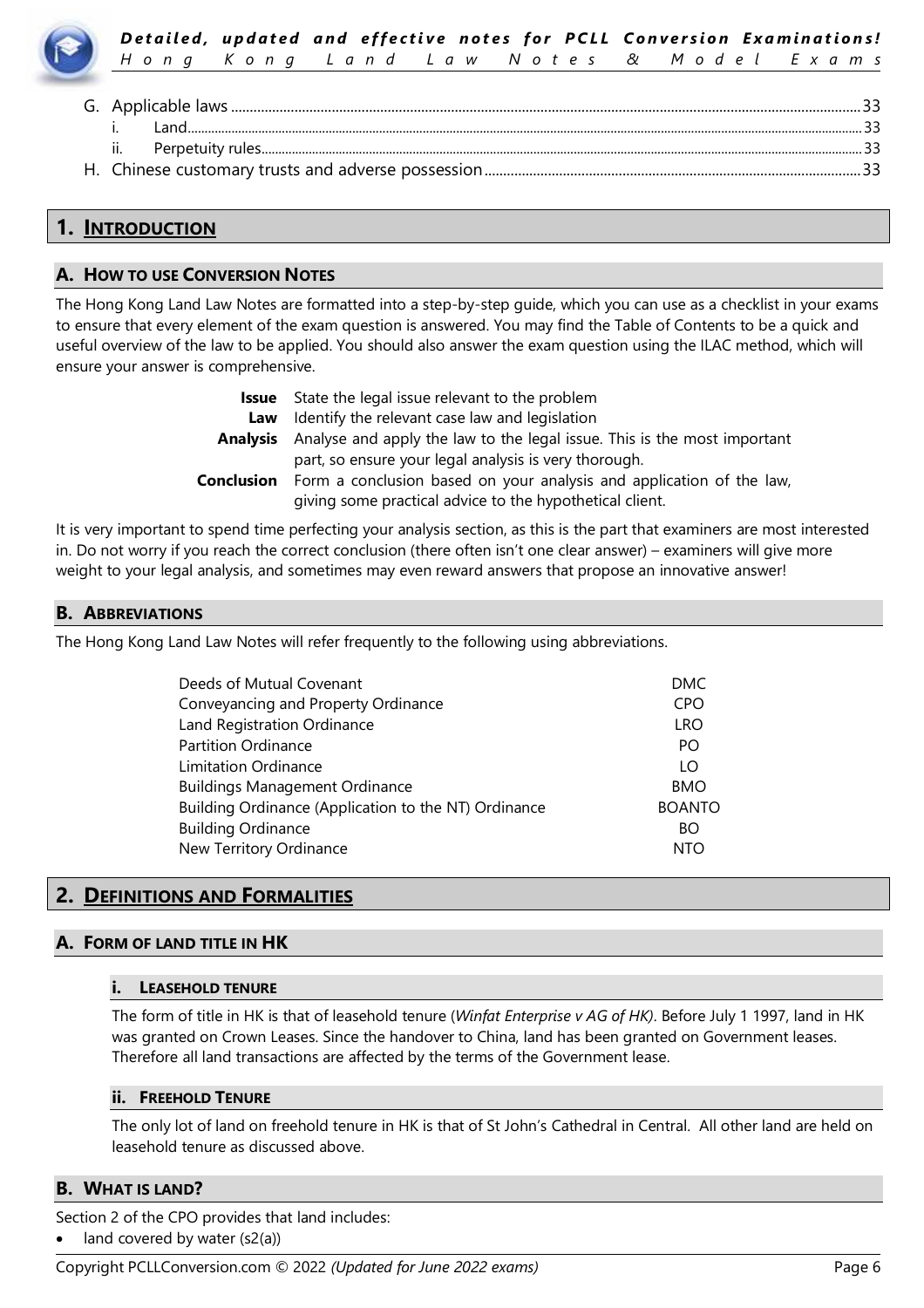

- any estate, right, interest or easement in or over any land (s2(b))
- whole/part of undivided share in land and any estate, right, interest or easement therein (s2(bb))
- things attached to land or permanently fastened to anything attached to land (s2(c))

Note that land does NOT include the outer wall of a building (*Leung Kwok-Kau)*.

#### **i. LEGAL ESTATES**

Section 2 of the CPO defines legal estates as:

- (a) term of years absolute in land;
- (b) legal interest in easement for a period equivalent to a term of years absolute;
- (c) a legal charge (a mortgage expressed to be a legal charge)

#### **ii. EQUITABLE INTERESTS**

Equitable interests is defined in section 2 of CPO as any estate, interest or charge which is not a legal estate or a freehold.

A purchaser obtains an equitable interest in property from the day of contract of an enforceable contract for sale of land: *Lysaght v Edwards*

#### **iii. EASEMENT**

Section 2 of the CPO provides that legal easement must be for a period of time equivalent to a term of years absolute.

Section 16 of the CPO further provides that assignment of land assigns all rights, interests, easements and fixtures appertaining to that land.

#### **1) Claims to easement**

Claim to easement is founded upon the common law prescription of modern grant (*Tang Tim-Fat)* and the presumption of modern grant arises when there is proof of user for more than 20 years (*Bryant)*.

#### **2) Multi-storey buildings**

In a multi-storey building, DMC rights are enforceable as covenants not easements (*Merrilong*).

#### **iv. FIXTURES**

In section 2(c) of the CPO, land is defined to include things attached to land or permanently fastened to anything attached to land. These may also be described as fixtures. To determine whether something is a fixture, it is useful to consider the following elements.

#### **1) Objective intention**

Whether something is a fixture is a question of objective intention (*Holland v Hodgson).*

In order to determine objective intention it is necessary to use the annexation test which considers:

- The degree of annexation degree/extent object attached; and
	- $\circ$  The greater the degree of annexation, the more likely the court will find the object a fixture.
- The purpose of annexation whether to improve enjoyment of chattel or land?
	- $\circ$  If the object is annexed for the purpose of improving the land, the court will find the object a fixture.

#### **2) Presumption of fixture**

There is a presumption of fixture if the article is affixed (even slightly) as part of the land. For example metal cages and brackets attached to the external wall of a building (*Lam Fung Ying)* and a window-type air conditioner affixed for more convenient use of a flat were presumed to be fixtures (*Irene Loong)*.